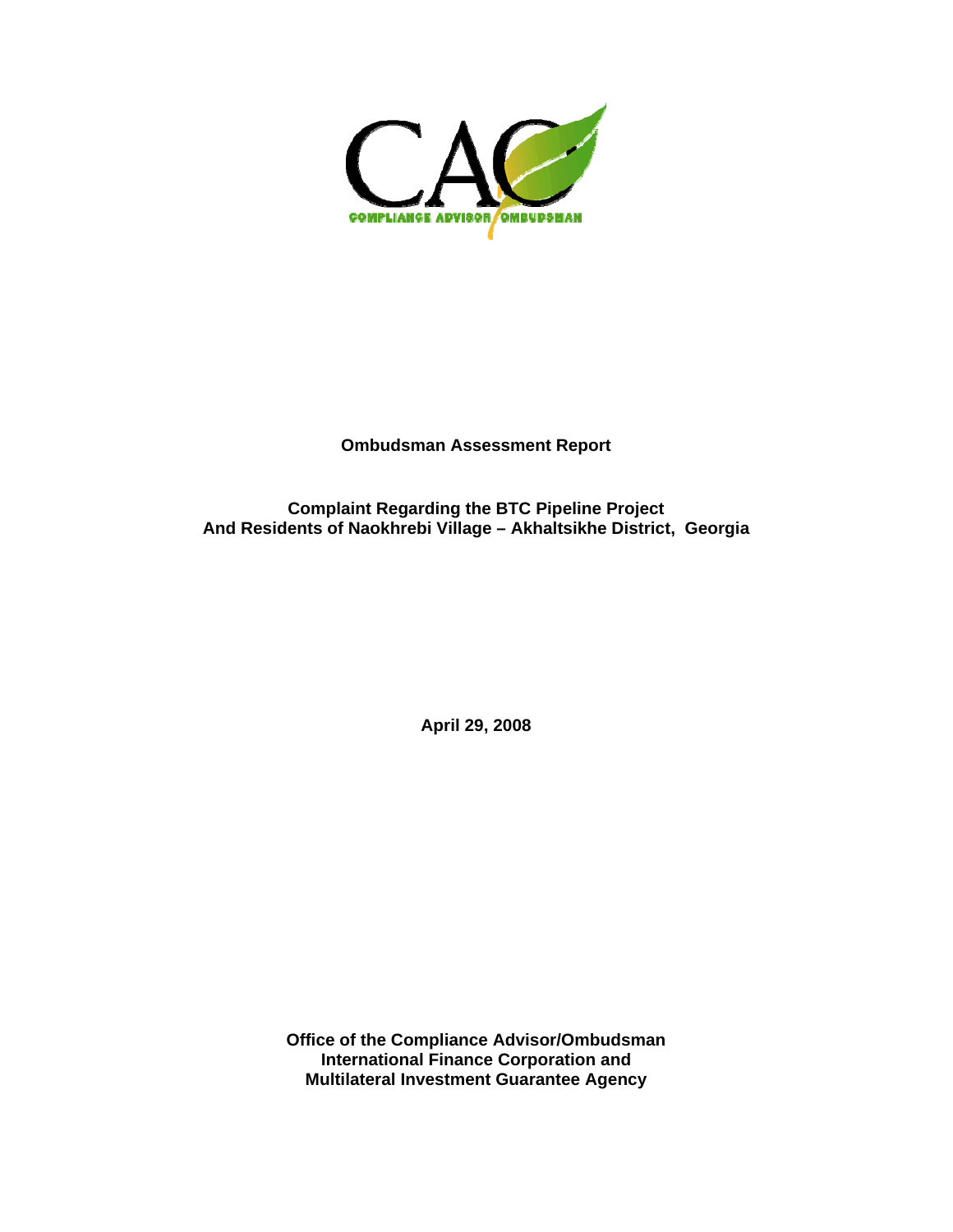# **CONTENTS**

| <b>CAO Ombudsman Assessment</b> |  |
|---------------------------------|--|
|                                 |  |
|                                 |  |
|                                 |  |
|                                 |  |
|                                 |  |
|                                 |  |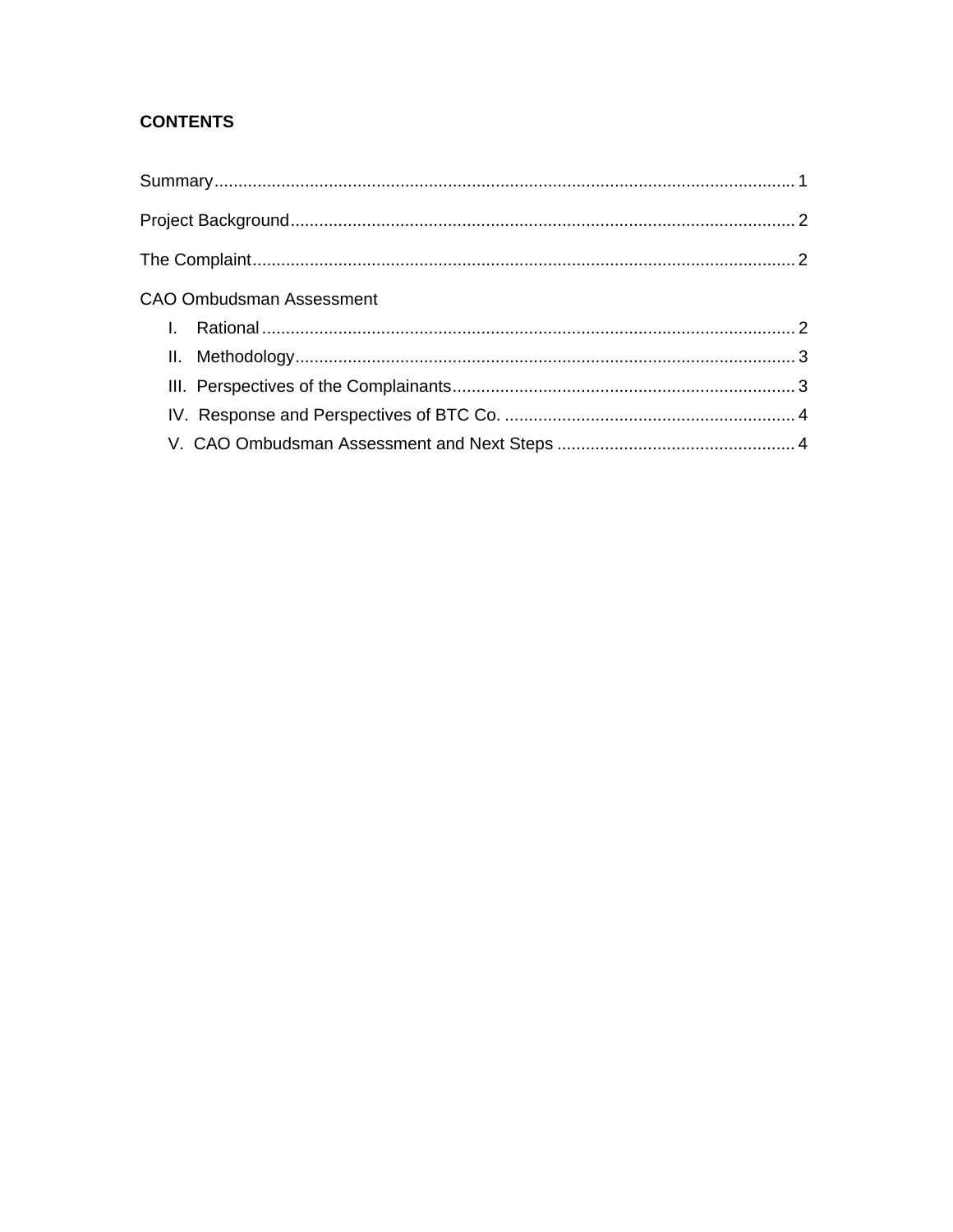#### **Summary**

The signatories to this complaint sought assistance from CAO to offer an out-of-court settlement to BTC Co., to resolve a grievance regarding a land claim and implementation of the project's purchase agreement procedures.

A CAO Ombudsman team met with the complainants in April 2008 to discuss the issues in detail, and with representatives of the project to discuss the complainants' offer.

In this case, BTC Co. was not willing to work with the parties to reach an out of court settlement, citing specific terms of its purchase agreement with the Georgian government.

Therefore, in accordance with its Operational Guidelines, the CAO Ombudsman has concluded its assessment of the complaint and transferred it to CAO Compliance for appraisal.

This report summarizes the context of the dispute, the perspectives of the parties, and the Ombudsman assessment findings.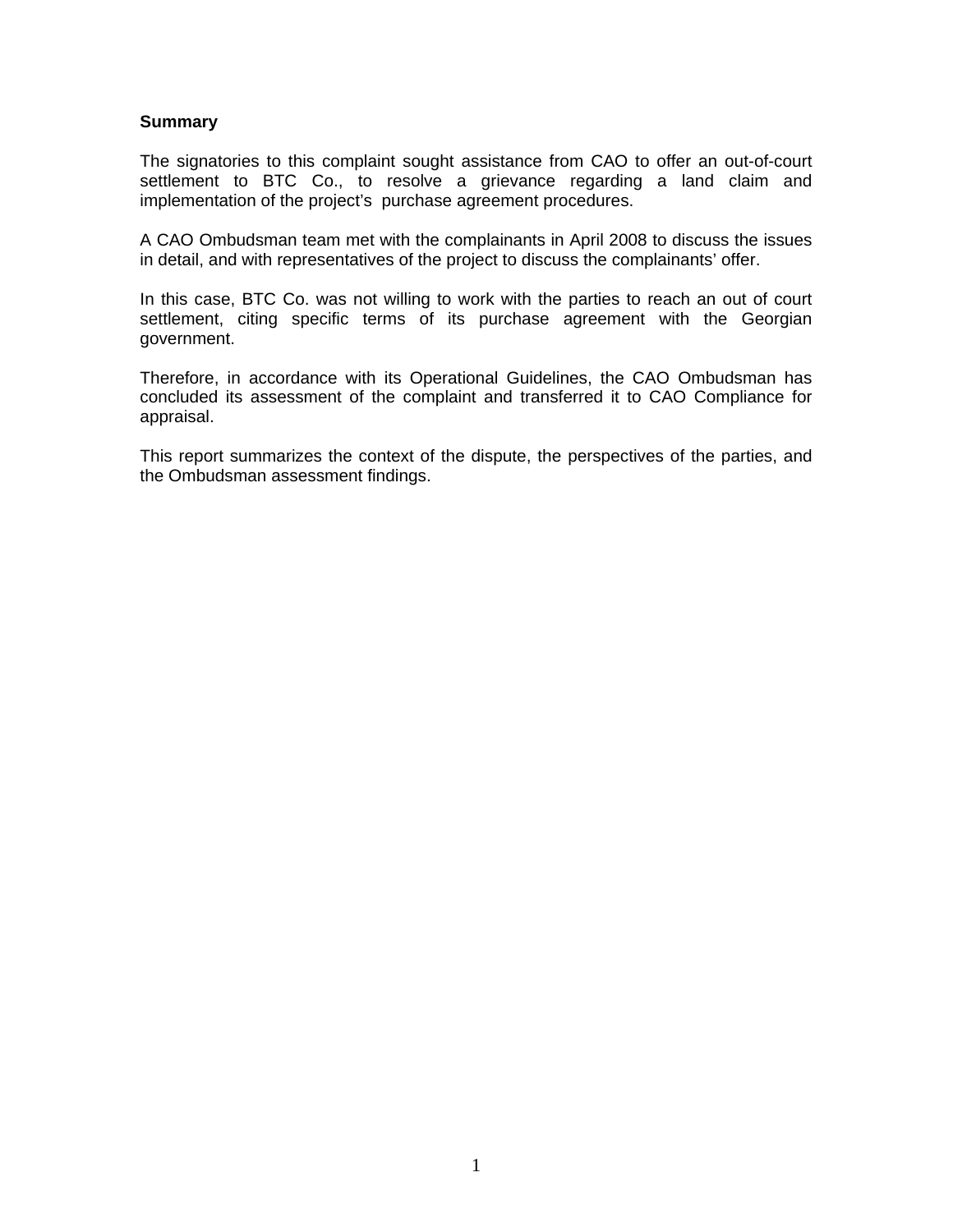# **Project Background**

This is the 33 $^{\text{rd}}$  complaint filed to CAO regarding the Baku-Tbilisi-Ceyhan (BTC) Main Export Pipeline project. The 1,176 km pipeline passes through Baku (the capital of Azerbaiian), Tbilisi (the capital of Georgia), and Ceyhan (a port on the south-eastern Mediterranean coast of Turkey where the pipeline terminates).

The BTC pipeline project involves the development, financing, construction, and operation of a dedicated 1,760-kilometer crude oil pipeline system to transport oil from the existing Sangachal oil terminal near Baku, Azerbaijan, through Georgia to an export terminal at Ceyhan, Turkey, on the Mediterranean Sea.

The project sponsor is BTC Co., a consortium of 11 partners, established in August 2002. British Petroleum (BP), the largest shareholder in the project, lead the project design and construction phases and currently operates the pipeline.

The IFC's gross investment in the project is US\$250 million, US\$125 million of which is for IFC's own account (referred to as an A loan), with an additional US\$125 million in syndicated loans, (or so-called B Loans).

# **The Complaint**

On February 28, 2008, CAO received a complaint filed on behalf of villagers in Naokhrebi, Akhalsikhe District, by two representatives – the head of a community association called "Pobresi", and a legal representative of the population. The complaint raises issues about residents' land rights and describes a long-running dispute over registration of lands and implementation of a purchase agreement.

On March 5, 2008, the CAO determined the complaint meets its eligibility criteria for further assessment. In April, the CAO Specialist Ombudsman traveled to Naokhrebi to work with the parties and discuss options for resolution.

# **CAO OMBUDSMAN ASSESSMENT**

# **I. Rational**

CAO Ombudsman assessments seek to clarify issues and concerns raised by complainants, to gather information on the perspectives and interests of other impacted stakeholders who may not have signed the complaint, and to assist the parties in determining their best alternatives for resolving the issues. It does not gather information to determine fault or make judgments on the merits of a complaint.

To be eligible for CAO assessment, complaints must demonstrate that:

- The complaint pertains to a project that IFC/MIGA is participating in, or is actively considering.
- The issues raised in the complaint pertain to the CAO's mandate to address environmental and social impacts of IFC/MIGA investments.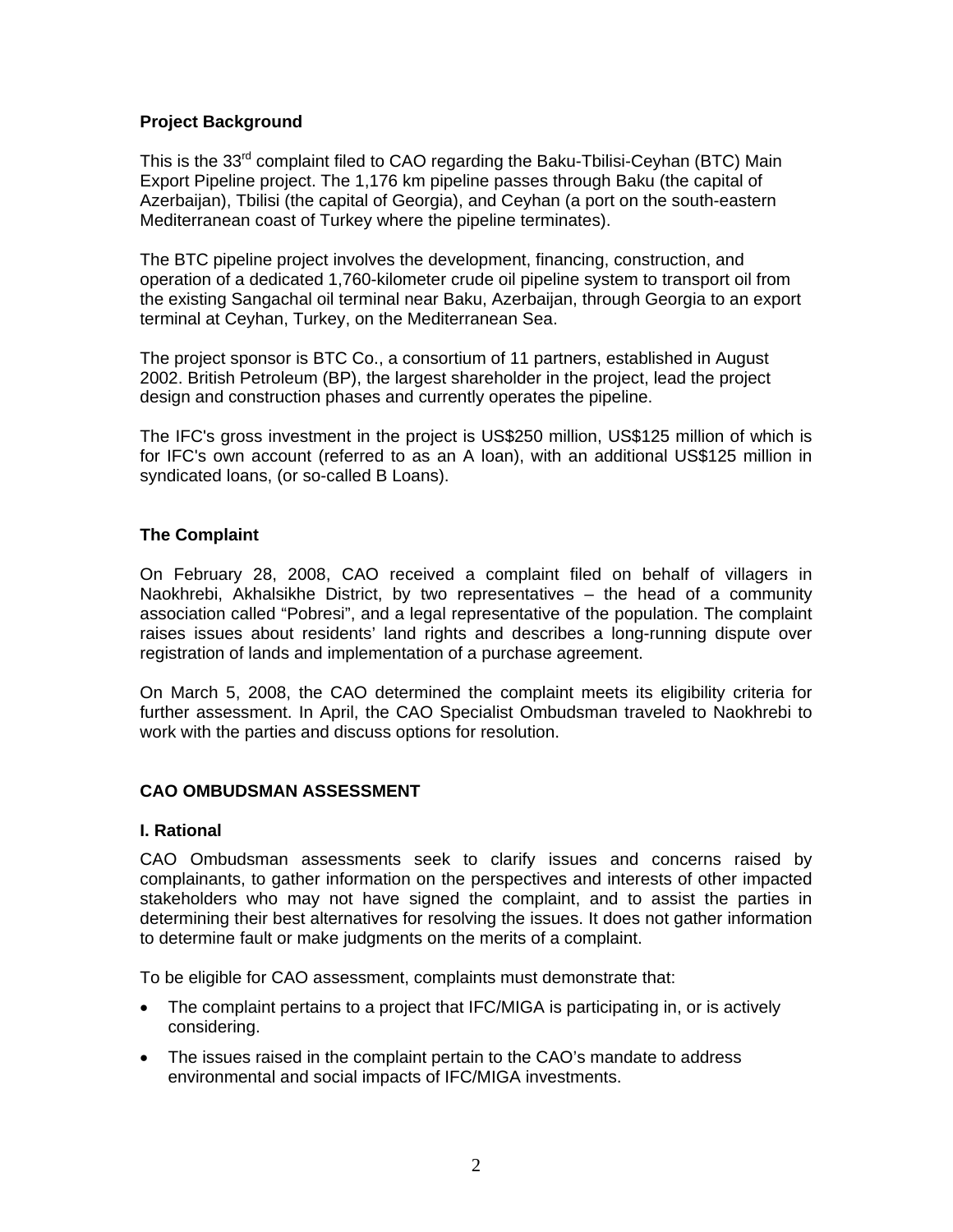• The complainant may be affected if the social and/or environmental impacts raised in the complaint occurred.

The CAO determined that the eligibility criteria were met in this case, and initiated an Ombudsman assessment in March 2008.

#### **II. Methodology**

The CAO Specialist Ombudsman and a Georgian co-facilitator met with the complainants in Naokhrebi, in the Akhaltsikhe District, to discuss the case in detail. The meeting was held in the office of one of the signatories to the complaint, who filed on behalf of the 15 (?) land owners who were in attendance.

Prior to the meeting, the Georgian facilitator worked with the Ombudsman specialist and the complainants to gather pertinent background information and set the agenda for the meeting.

At the meeting in Naokhrebi, the Ombudsman team described the CAO complaint handling process, and gathered information about the history of the complaint and steps they had taken to date to resolve it. The complainants produced maps and documentation in support of their claim, some of which were copied for the Ombudsman team to present to BTC Co. during its subsequent meeting with them.

#### **III. Perspectives of the Complainants**

According to the complainants, certain land users were never compensated for land purchased from the state by BTC Co. for the construction and permanent operation of a gas treatment facility. They dispute the terms of the purchase agreement between the state and BTC Co., saying they were the rightful owners and users of the land. During CAO's visit, the complainants produced maps and other land ownership documents which they say contradict BTC Co's assertion that the land was owned by the state.

When the conflict arose in 2005, the complainants sued BTC Co., and a local court ruled in their favor, ordering BTC Co. to compensate the land users. BTC Co. appealed the ruling, and the case was reviewed by a higher court, which again ruled in favor of the complainants. BTC Co. once again appealed and is awaiting a ruling.

The complainants are concerned that BTC Co.'s continued appeals constitute a stalling strategy, and ultimately will result in a dismissal of the case by the Georgian High Court, which they believe rules consistently in favor of large corporations, including BTC Co.

The complainants requested that the CAO Ombudsman assist them in making an out-ofcourt settlement offer to finally resolve the matter. The Ombudsman team agreed to discuss the proposal with BTC Co and, in the event that BTC was amenable to the offer, to then assist the complainants in drafting a detailed written settlement offer.